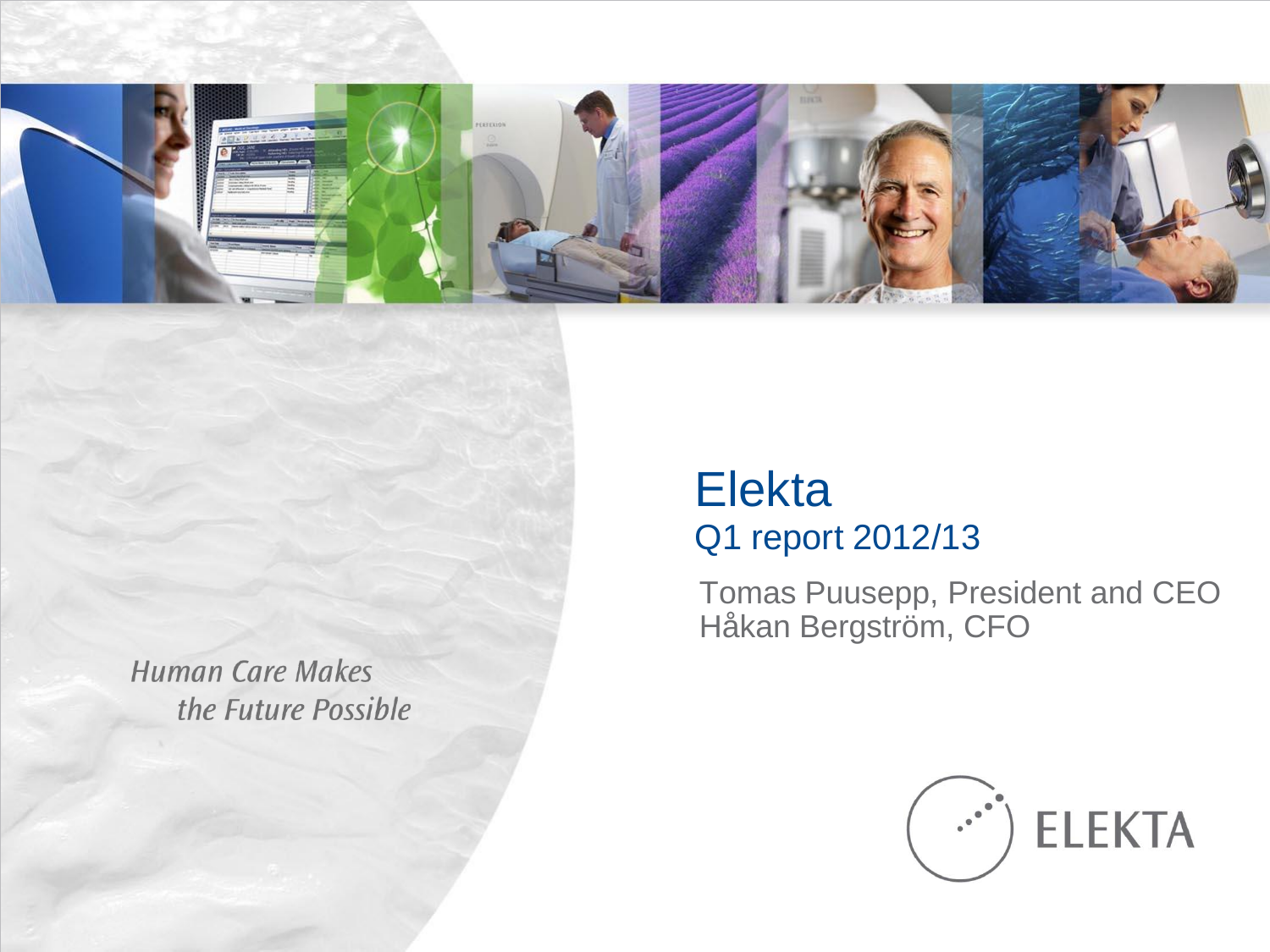## Good demand and strong order bookings

## • Order bookings up 13%\* in Q1

- Strong growth in Asia Pacific and North and South America as well as Northern Europe
- Nucletron order bookings on track
- Net sales grew 1%\*

– Q1 is the seasonal weakest quarter

- EBIT of SEK 63 M (92)
	- Relatively low delivery volume
- Net sales outlook unchanged. EBIT outlook changed due to currencies
	- Weakened Euro



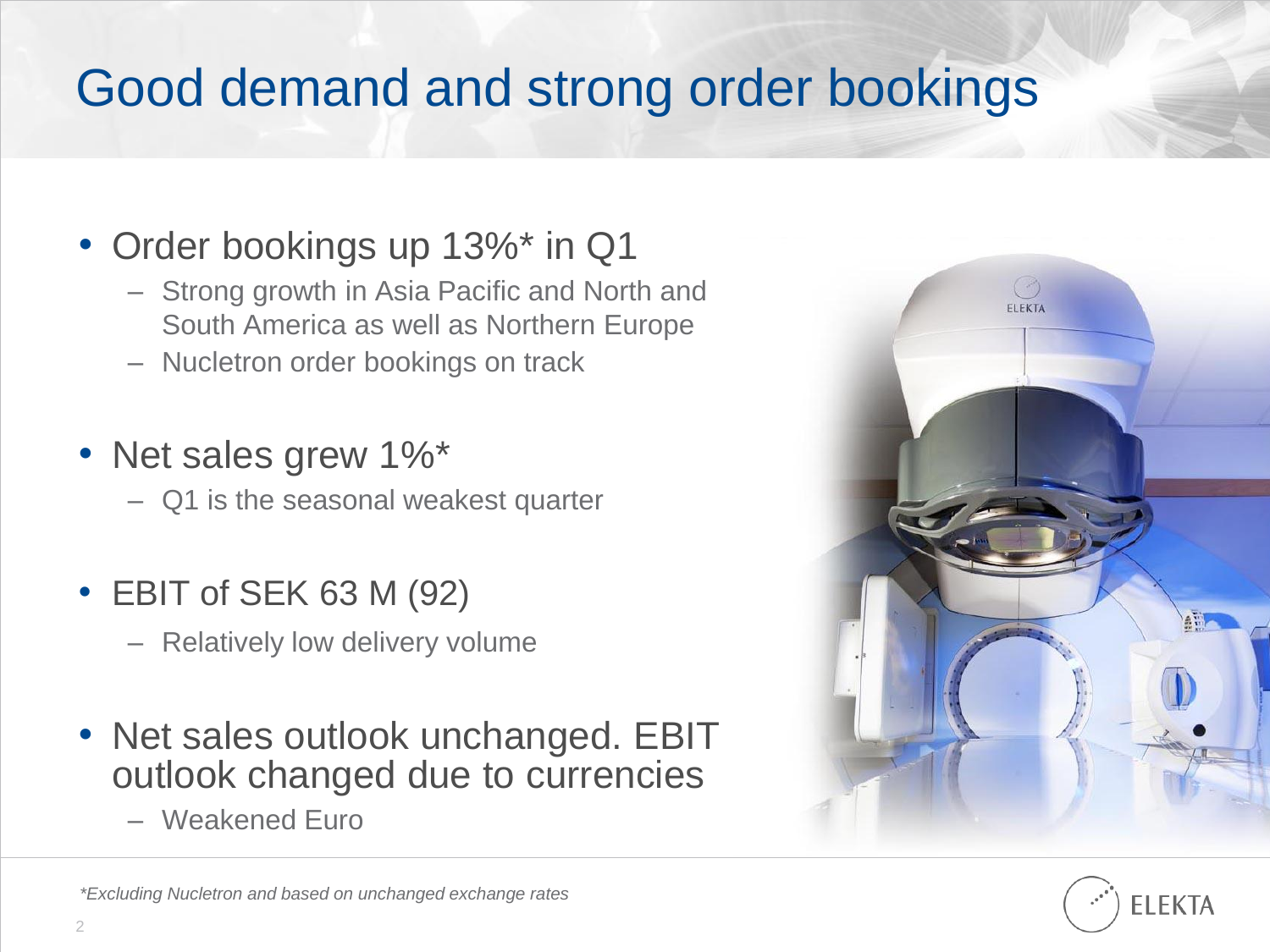# Agility™\* - good progress in roll-out

#### • Leading system on the market

- Outstanding benefits for the patients
- Unmatched product specifications

#### • Approved on Elekta's largest markets

– US 510(k) clearance in US and approval in Japan received in Q1

#### • Very good customer response

- Clinical use in 10 countries
- Good progress in roll-out



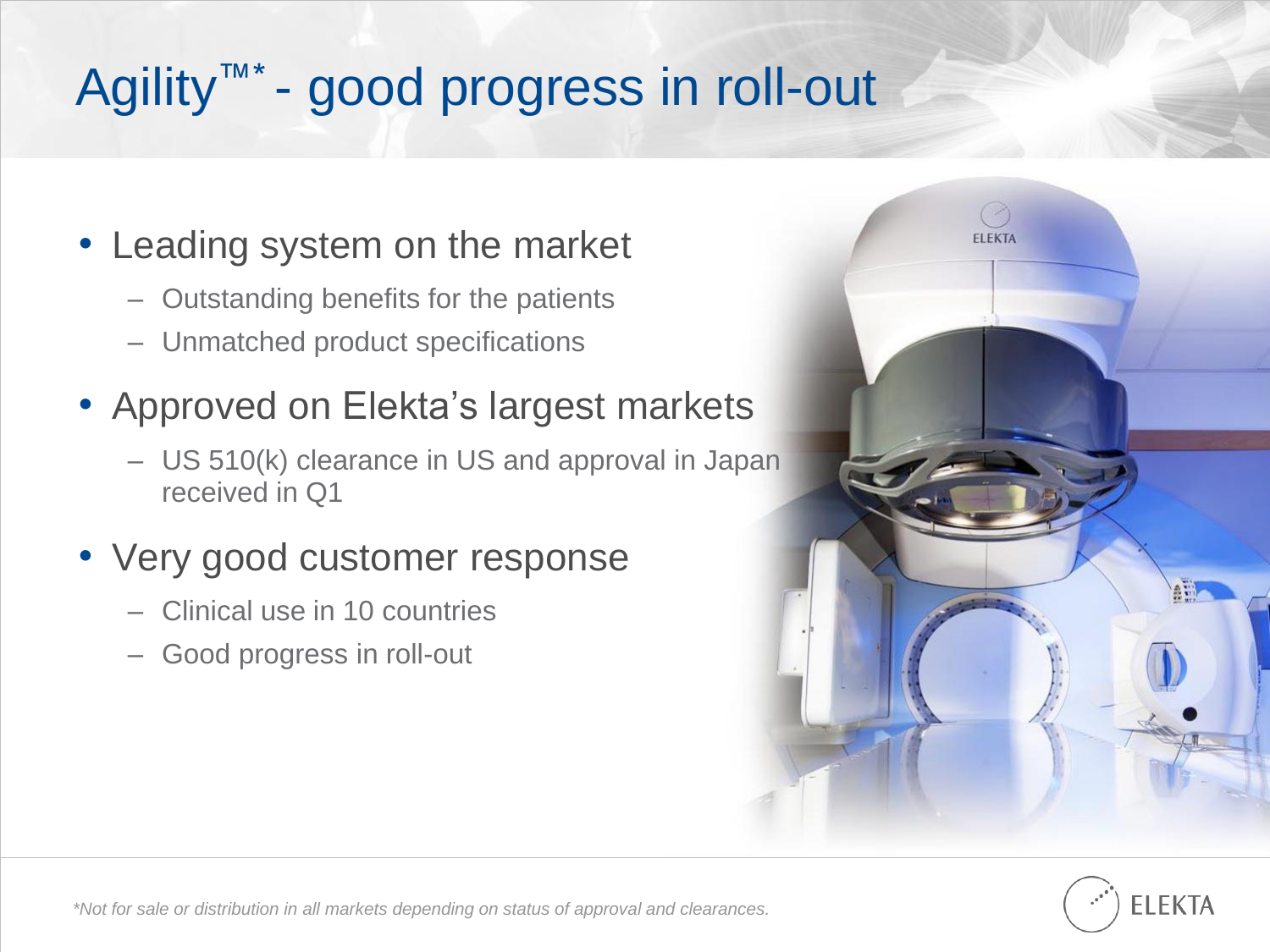## Regional overview North and South America

| <b>SEK M</b>          | Change | $May - Jul$<br>2012/13 | $May - Jul$<br>2011/12 |
|-----------------------|--------|------------------------|------------------------|
| <b>Order bookings</b> | $+52%$ | 895                    | 590                    |
| <b>Net sales</b>      | $+23%$ | 708                    | 575                    |



- Order bookings grew with 28%\* during the first quarter
- Good growth in South America
	- Tender for 80 linear accelerators ongoing in Brazil
- Growth in North America
	- Strong development in Canada. Continued expansion expected
	- Contribution margin was 31% (34) for Q1



*\*Excluding Nucletron and based on unchanged exchange rates*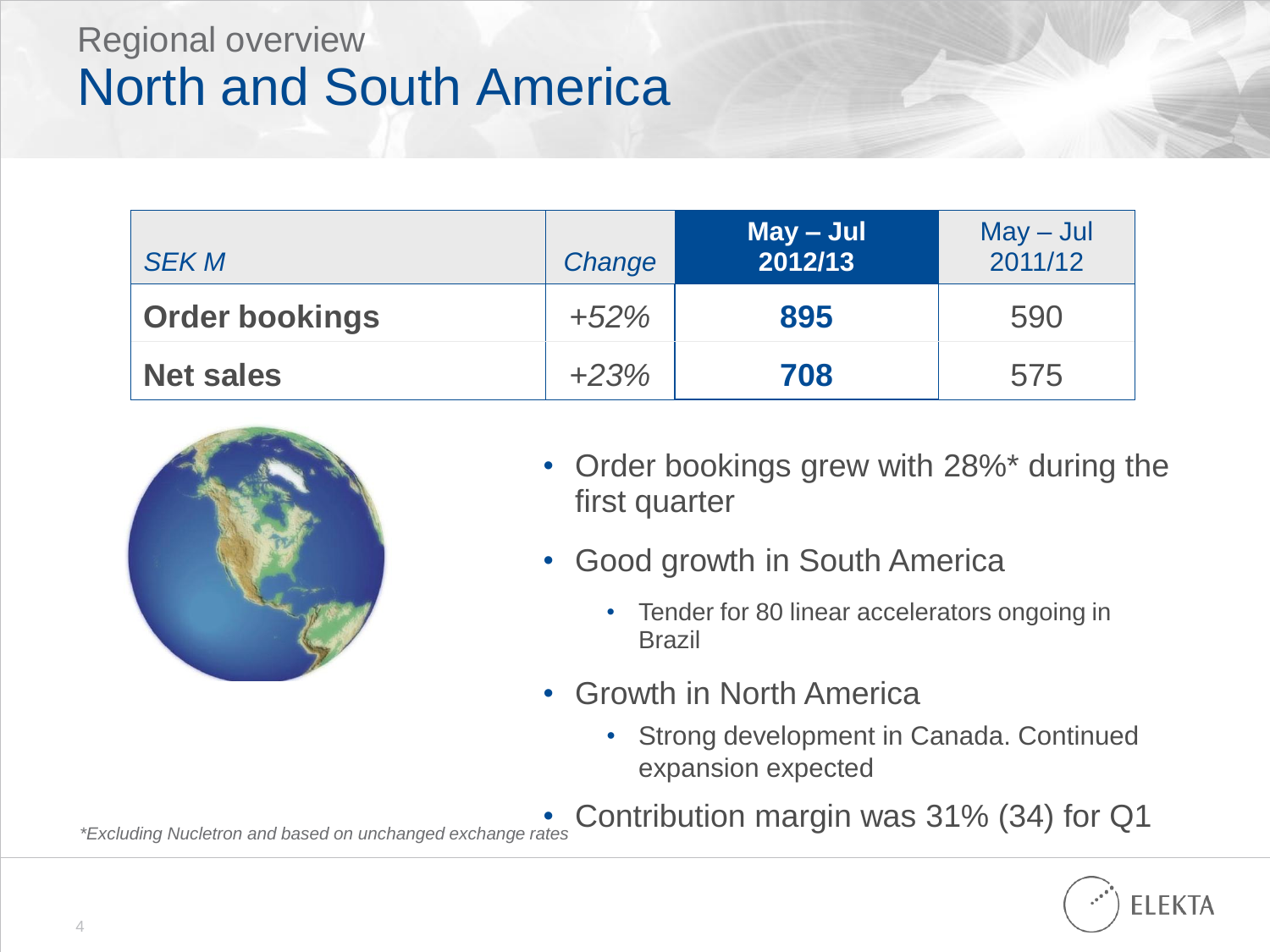### Regional overview Europe, Middle East and Africa

| <b>SEK M</b>          | Change | $May - Jul$<br>2012/13 | $May - Jul$<br>2011/12 |
|-----------------------|--------|------------------------|------------------------|
| <b>Order bookings</b> | $+13%$ | 624                    | 553                    |
| <b>Net sales</b>      | $-2\%$ | 484                    | 492                    |



- Order bookings decreased with 3%\* in Q1.
- Strong order development in Northern Europe, partly driven by Siemens installed base replacements.
- Weaker development in Southern Europe related to the financial crisis
- Contribution margin: 29% (28)



*\*Excluding Nucletron and based on unchanged exchange rates*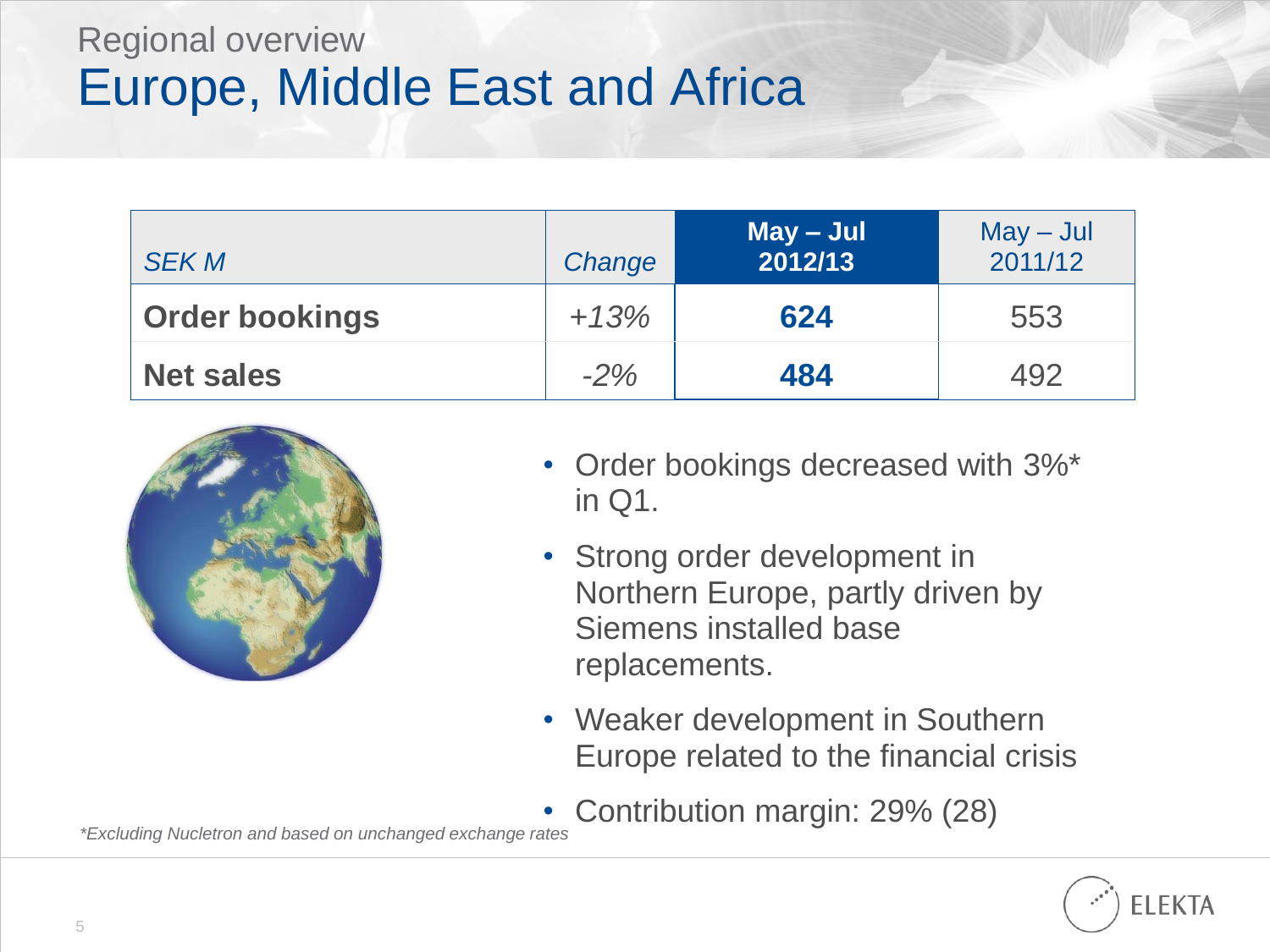## Regional overview Asia Pacific

| <b>SEK M</b>          | Change  | $May - Apr$<br>2012/13 | $May - Apr$<br>2011/12 |
|-----------------------|---------|------------------------|------------------------|
| <b>Order bookings</b> | $+32\%$ | 733                    | 557                    |
| <b>Net sales</b>      | $+39%$  | 503                    | 361                    |



- Order bookings increased with 11%\* (38%)
- Strong growth in China where a new USD 35 M tender was won after Q1. Elekta is the market leader
- Continued order growth in Japan with successful Toshiba distribution agreement
- Contribution margin: 25% (19)

**ELEKTA** 

*\*Excluding Nucletron and based on unchanged exchange rates*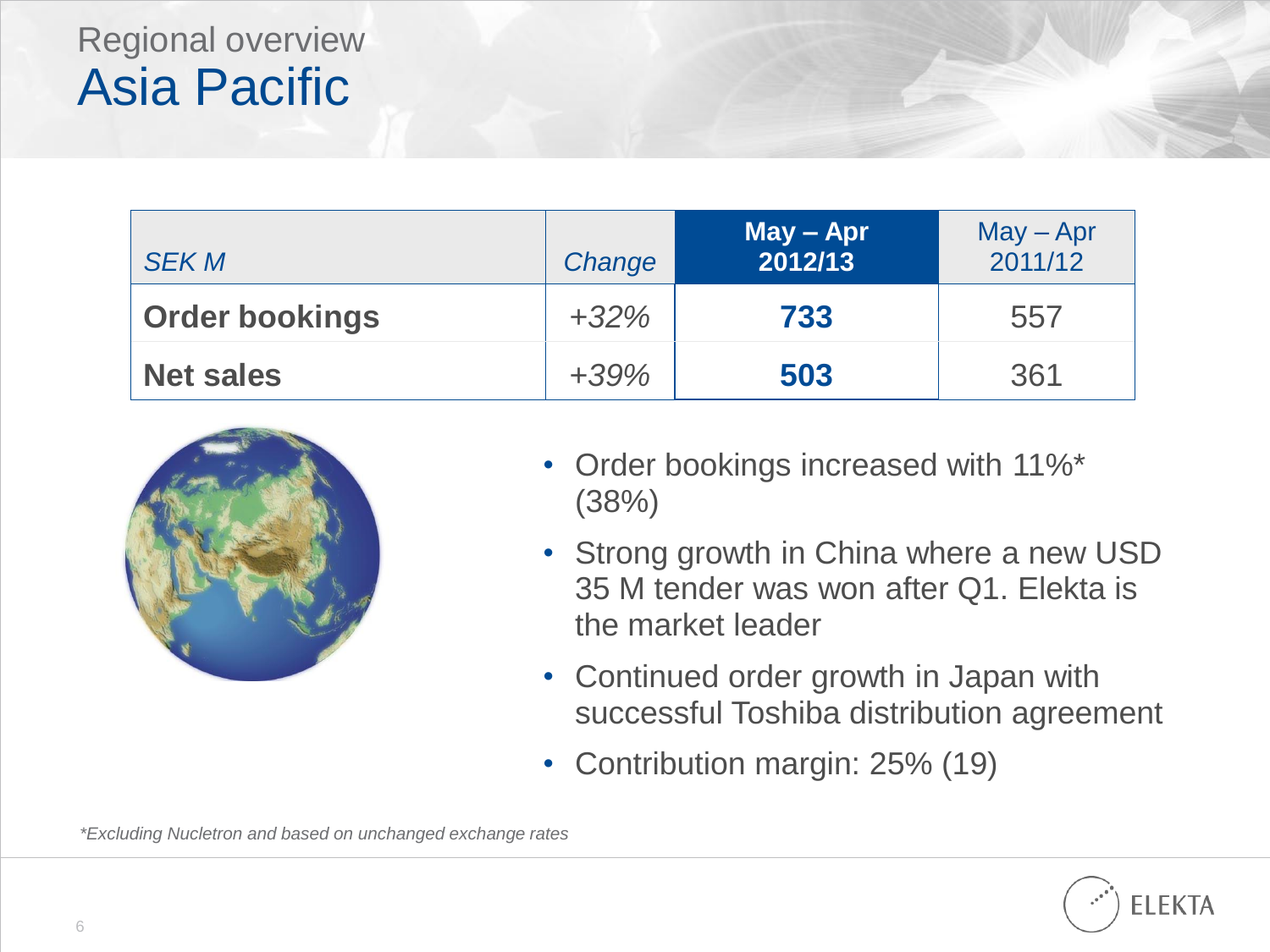## Continued good demand. Financial performance related to volume growth

- Seasonally weakest quarter – Net sales grew 1%\*
- Improved gross margin
	- Gross margin at 44% (43)
- Operating profit of SEK 63 M (92) – R&D expenditures increased 32 %, representing 13% (11) of net sales
- Net financial items SEK -42 M (-27)
	- Forecast for full year: SEK -150 M



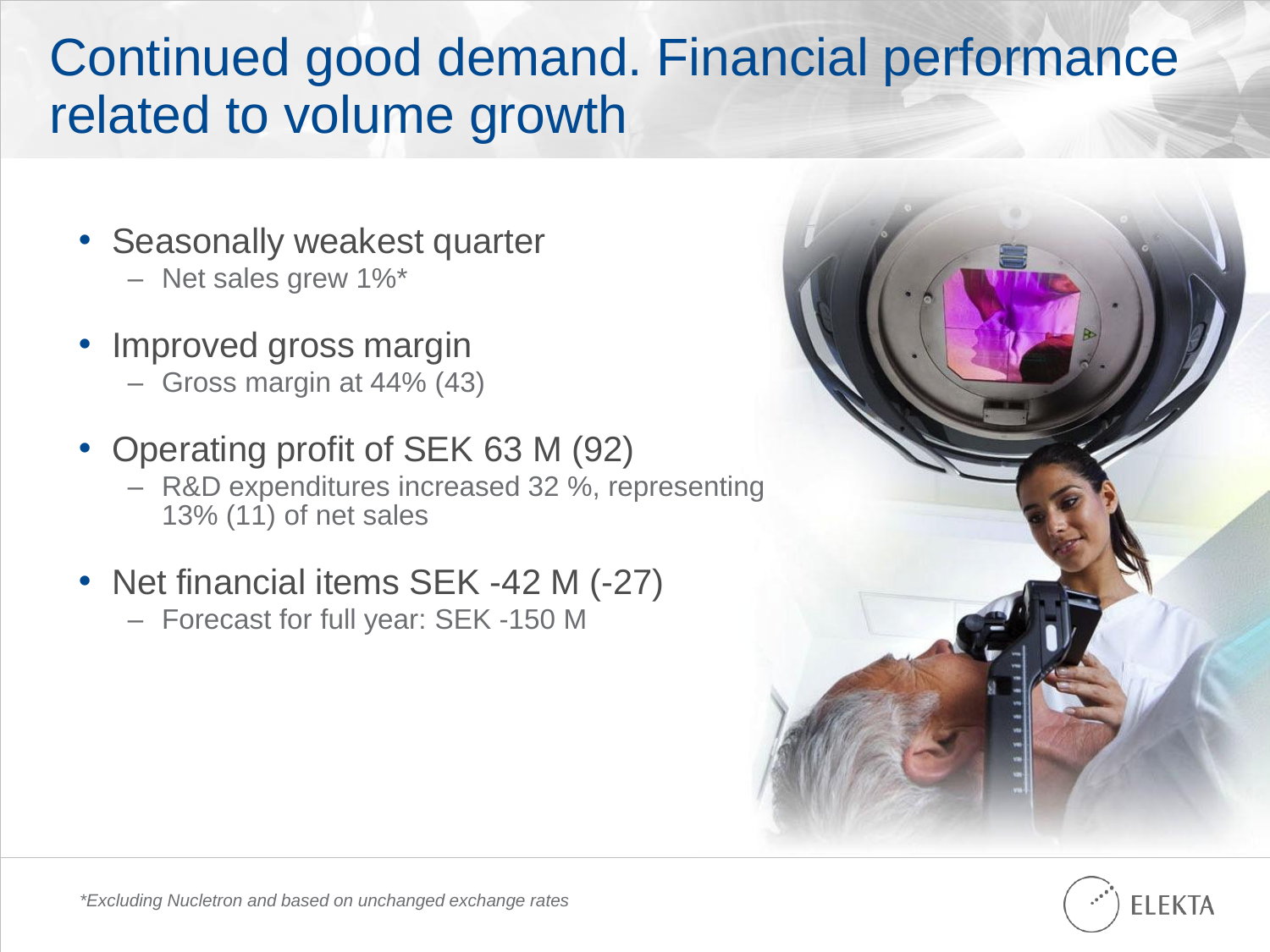## Nucletron order backlog and bookings on track

- Order intake and backlog supporting the expected revenue improvement in 2012/13
	- Bundling leads to more sales opportunities but delayed revenue for Brachy with different phasing
- Financial contribution in Q1
	- Net sales: SEK 174 M
	- EBITA-margin of 24% since acquisition made in mid-September 2011
- R&D and product pipeline
	- New brachytherapy applicators
	- Oncentra brachy update
	- $-$  Afterloader connected with MOSAIQ<sup>®</sup>



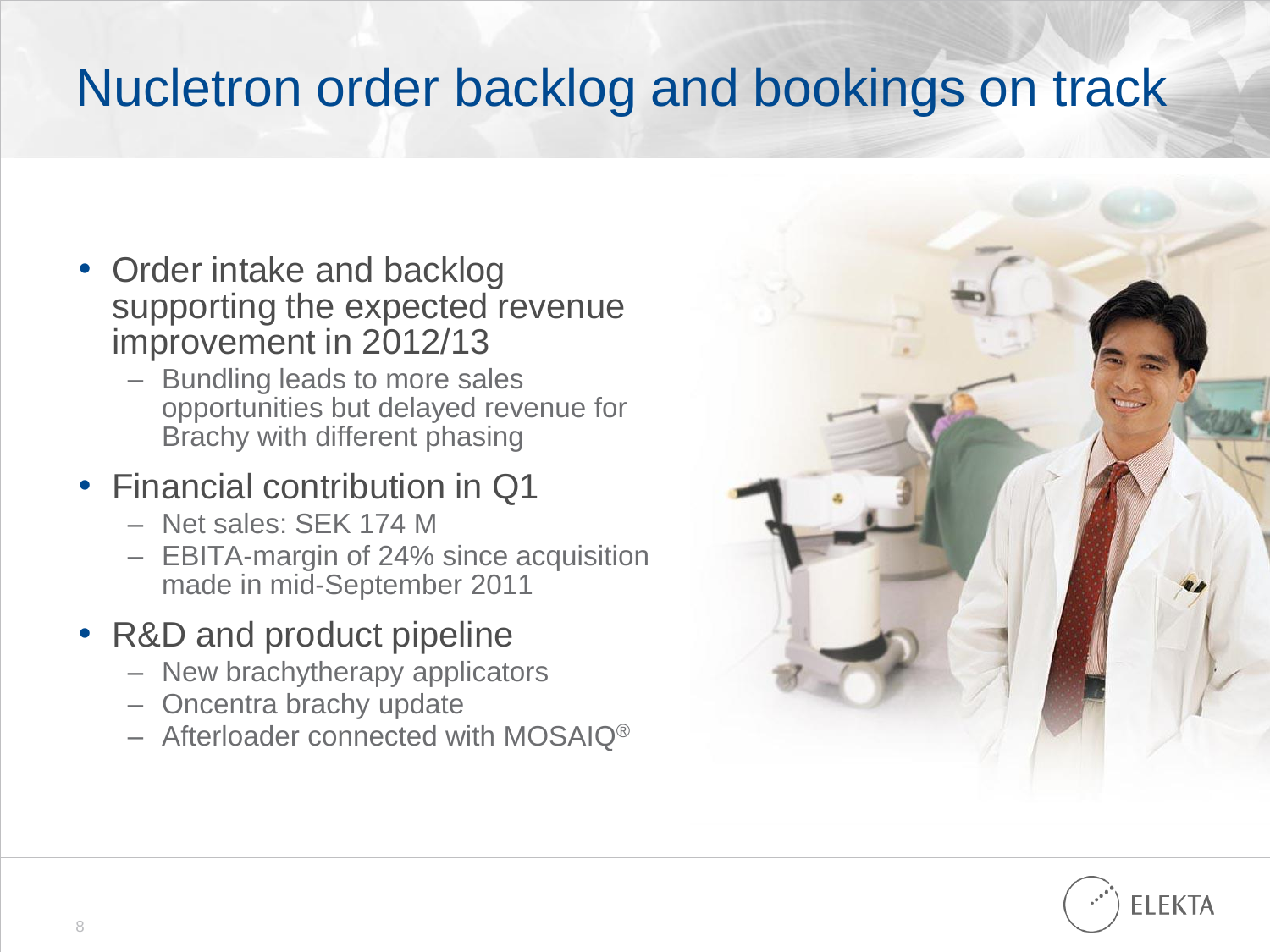## Currency – effects on net sales and EBIT

- Currency had a positive effect of 6% on net sales and SEK 25 M on EBIT in Q1
- At today's currency levels the effect on net sales for 2012/13 is assumed to be neutral
- Including hedges, currencies are also expected to have a neutral impact on EBIT



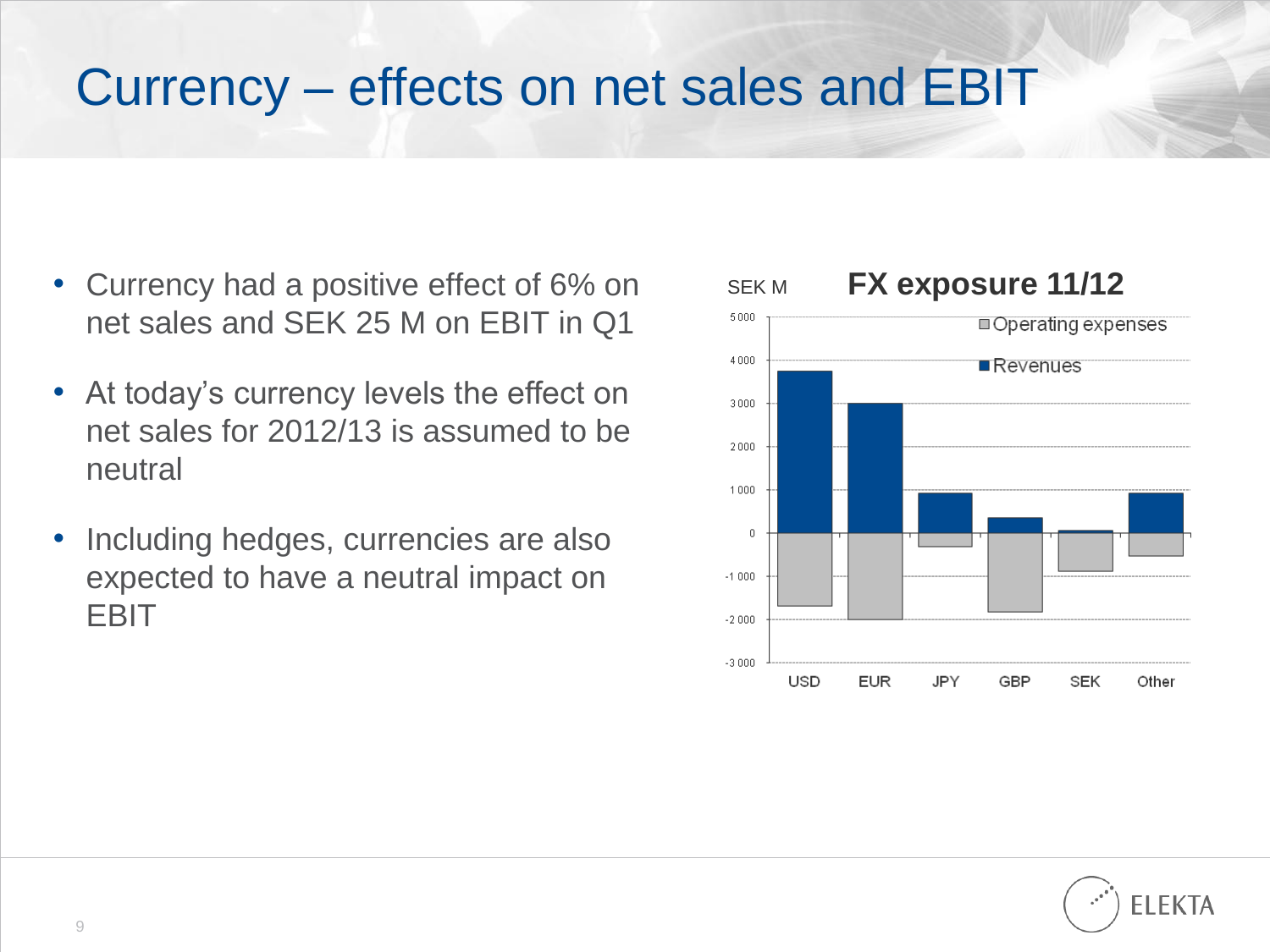## Cash flow

- Cash flow from operating activities amounted to SEK -151 M (159).
	- Large tax payments in Q1
	- Last year, a delayed payment from the previous year resulted in a positive cash item of SEK 150 M in Q1
- Working capital development
	- Inventory build up for planned linac deliveries
	- Lowered accounts receivables and other short term receivables
	- Lowered accounts payable
- Ambition of a cash conversion >70% for 2012/13

#### **Q1 cash flow from operating activities (SEK M)**



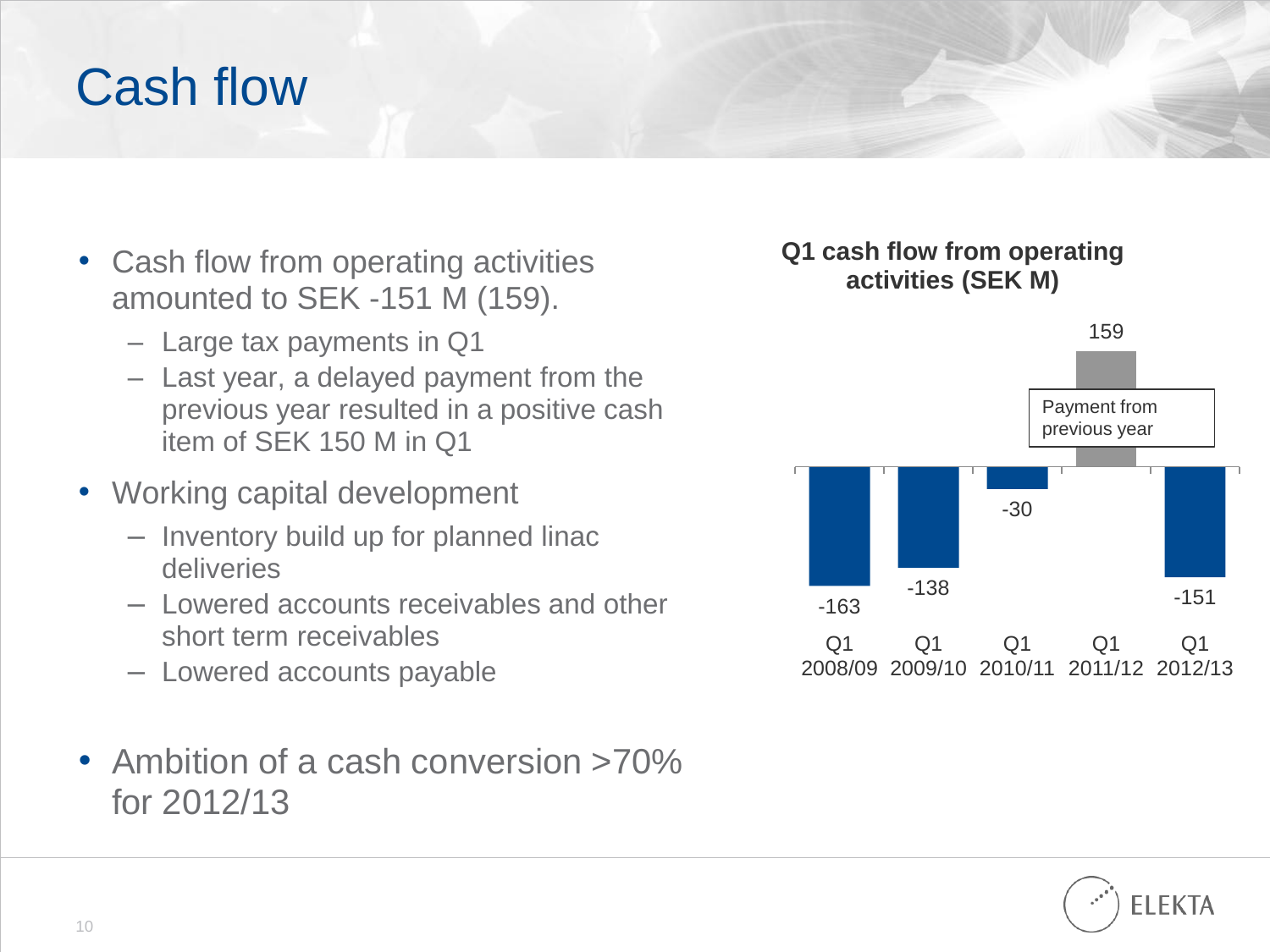# Strong balance sheet

#### **Q1 12/13**

| Liquid assets (SEK M) | $1,642$ $(2,816)$ |  |
|-----------------------|-------------------|--|
| Net debt (SEK M)      | $2,903$ $(-600)$  |  |
| Equity (SEK M)        | $4,824 +21%$      |  |
| <b>ROE</b>            | $27\%$ $(27\%)$   |  |
| <b>ROCE</b>           | 23% (31%)         |  |
| Net debt/equity       | $0.60$ $(-0.15)$  |  |
| Equity/assets ratio   | 33% (39%)         |  |
|                       |                   |  |

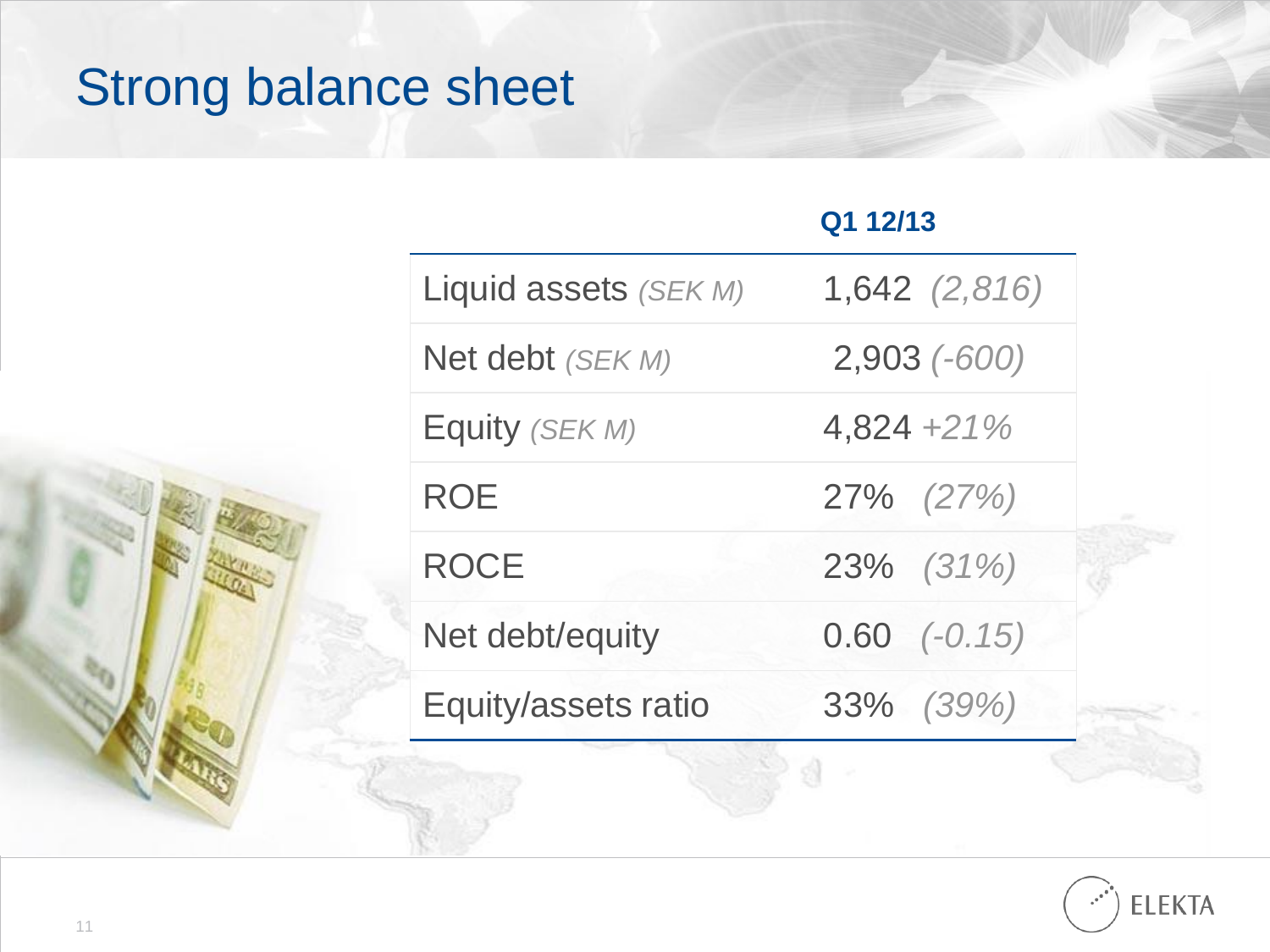# Record high order backlog



- Backlog increased to over SEK 11 bn
- Continued good visibility of sales and earnings



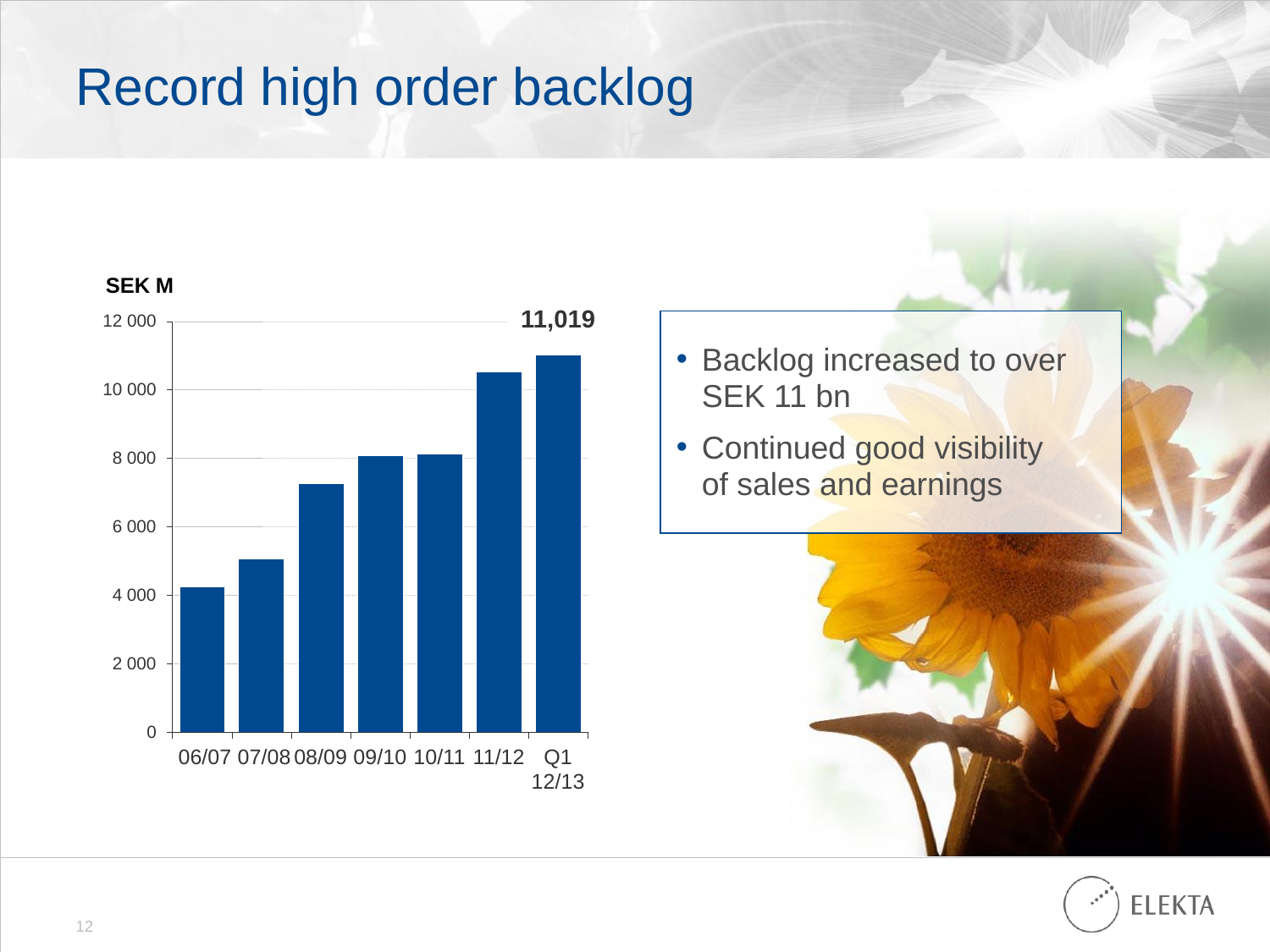## Outlook for fiscal year 2012/13

- For the fiscal year 2012/13, net sales is expected to grow by more than 15 percent in local currency, incl. **Nucletron** 
	- Organic growth >10%
- Operating profit in SEK is expected to grow by more than 15 percent, incl. **Nucletron**
- Currency is estimated to have a neutral effect, including hedges